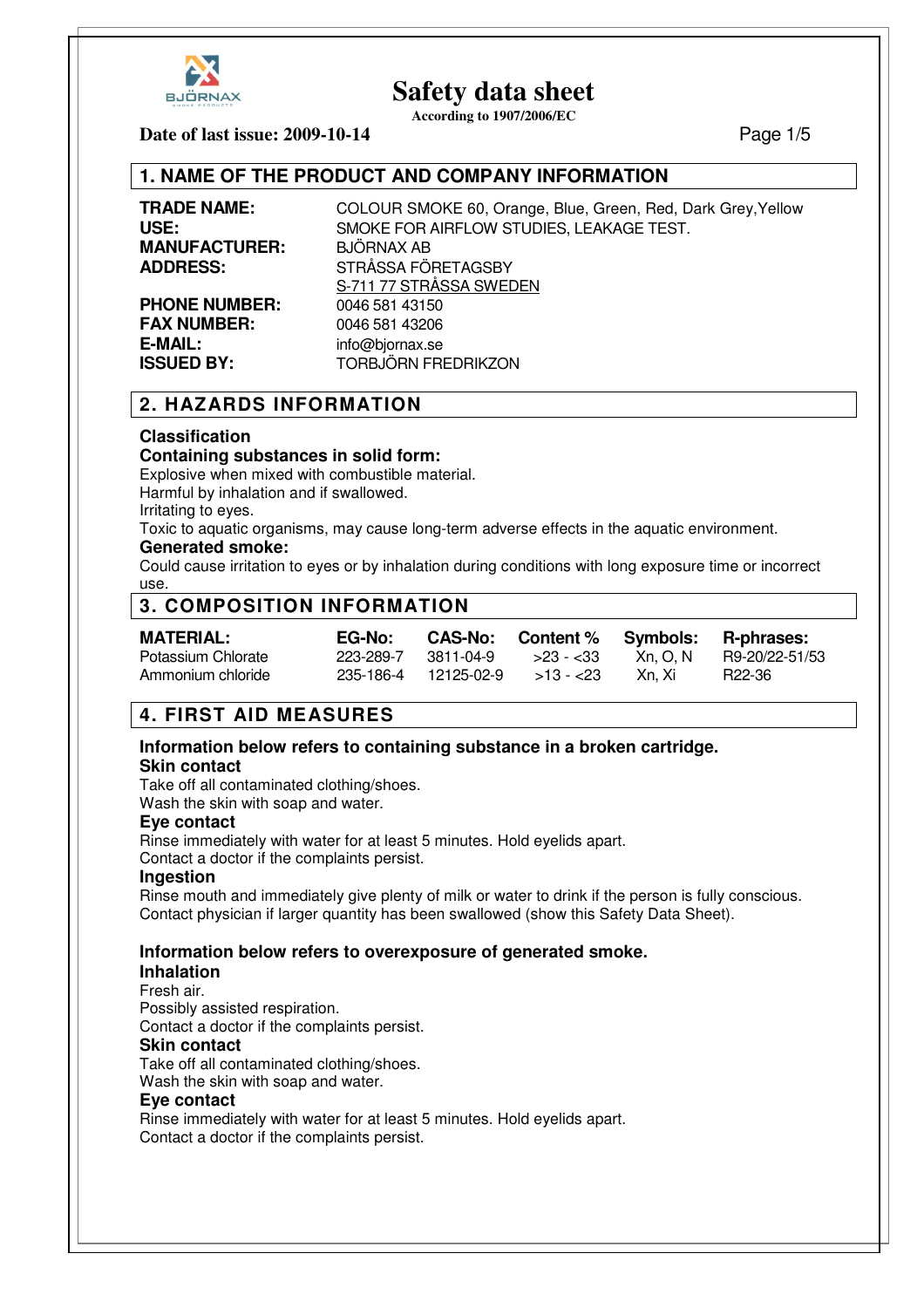

**According to 1907/2006/EC**

#### **Date of last issue: 2009-10-14** Page 2/5

# **5. FIRE-FIGHTING MEASURES**

#### **Extinguishing media**

Extinguish with plenty of water. Don't use foam, powder, carbon dioxide.

#### **Unusual fire hazards**

Reacts and burns together with flammable substances.

When mixed with flammable substances, it can cause an explosion.

Do not breathe fumes.

**Special protective equipment** 

Appropriate breathing apparatus may be required.

#### **Additional information**

Cool endangered containers with water in case of fire.

## **6. ACCIDENTAL RELEASE MEASURES**

#### **Personal precautions**

For personal protection see section 7 and 8. **Environmental precautions**  Do not empty into drains. **Methods for cleaning up** 

Sweep up spills separately.

Place in container for disposal according to local regulations (heading 13.)

### **7. HANDLING AND STORAGE**

#### **Information for safe handling**

Normal precautions taken when handling chemicals should be observed.

During use, be sure that the product is placed on a non flammable base and check that the (ash rests) extinct fully before they are thrown.

The room where this substance is used should have means for rinsing the eyes.

Avoid contact with eyes and skin. Do not unnecessary breathe the smoke.

Do not eat or drink during work – no smoking. Comply with the health and safety at work laws.

#### **Requirements to be met by storerooms and containers**

Keep the product in cool and dry scope separated from anticipating ignition sources.

Containers which are opened must be carefully resealed to prevent leakage.

Keep away from foodstuffs and animal feeds.

#### **Further information about storage conditions**

Always keep in containers of same material as the original one.

# **8. EXPOSURE CONTROL AND PERSONAL PROTECTION**

### **8. Exposure controls/personal protection**

### **Additional information about engineering measures**

Provide adequate ventilation. If this is not sufficient to hold the value for maximum workplace concentration must respiration protection be used.

The usual precautionary measures for the handing of chemicals have to be observed.

#### **Exposure limits**

Swedish limit values or limit values according to the European commission:

| Substance               | <b>CAS-No</b> | Level limit value          | Ceiling limit value | <b>Short time value</b> |
|-------------------------|---------------|----------------------------|---------------------|-------------------------|
| Ammonia                 | 7664-41-7     | 25 ppm, 18 mg/m $3$        | 50ppm, 35 mg/m $3$  |                         |
| Hydrochloride 7647-01-0 |               | 5 ppm, 8 mg/m <sup>3</sup> |                     |                         |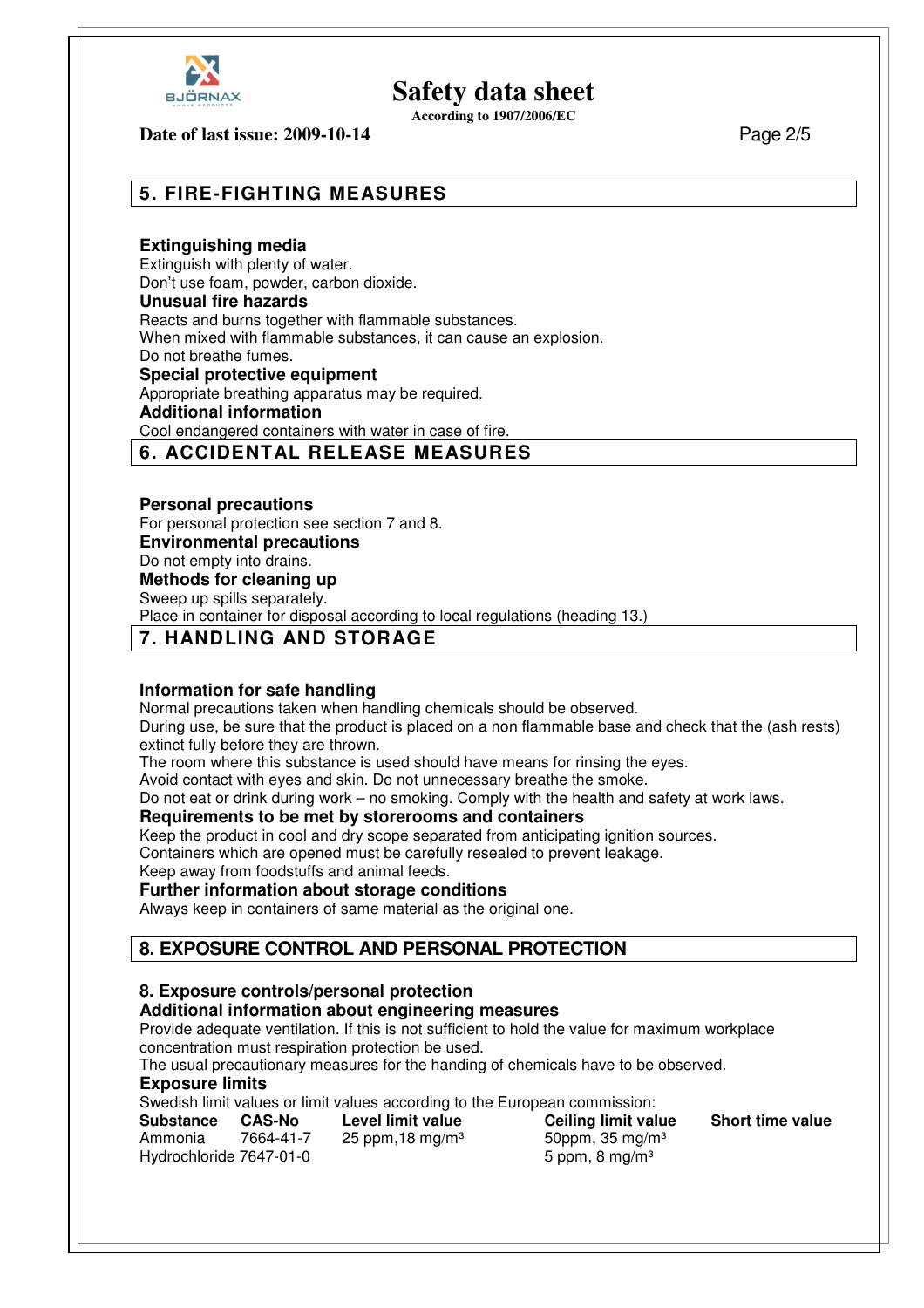

**According to 1907/2006/EC**

**Date of last issue: 2009-10-14** Page 3/5

## **8. Cont. EXPOSURE CONTROL AND PERSONAL PROTECTION**

**Personal protective equipment General protective and hygiene measures**  Wash hands before breaks and after work. **Respiratory protection**  If workplace limits are exceeded, a gasmask approved for this purpose must be worn. (Particle filter P2)

# **9. PHYSICAL AND CHEMICAL QUALITIES**

**Colour:** White **Smell:** Minimal **Ignition point:** over 200 C<sup>o</sup>

**Appearance :** PP-sheath with hard pressed powder.

# **10. STABILITY AND REACTIVITY**

#### **Conditions to avoid**

Stable under recommended storage and handing conditions (See section 7). **Materials to avoid**  High-temperature **Hazardous decomposition products.** 

Avoid mixtures with organic materials.

## **11. TOXICOLOGICAL INFORMATION**

**Information about this preparation is not available. The information below is for containing substances.**

#### **Note! This information below refers to this containing substance in concentrate. Ammonium chloride**

Ingestion of moderate amounts is probably rather harmless, but in large amounts the substance can be corrosive. May be approved as a food additive.

**Symptoms**  Coughing, sore throat. Skin contact: Reddening Eye contact: Reddening, pain Ingestion: Nausea, sore throat, vomiting (ICSC 1512). **Toxicological data from animal studies Toxicity by ingestion** LD50 rat: 1400 mg/kg **Note! This information below refers to this containing substance in concentrate. Potassium chlorate Symptoms**  Ingestion: May cause chemical burns in the stomach and intestines. Inhalation: Irritating to the respiratory system. Skin contact: Can be irritating to the skin. Eye contact: Irritating to the eyes. **Toxicological data from animal studies Toxicity by ingestion** LD50 rat: 1870 mg/kg **Toxicity by skin contact** LD50 rabbit: >2000 mg/kg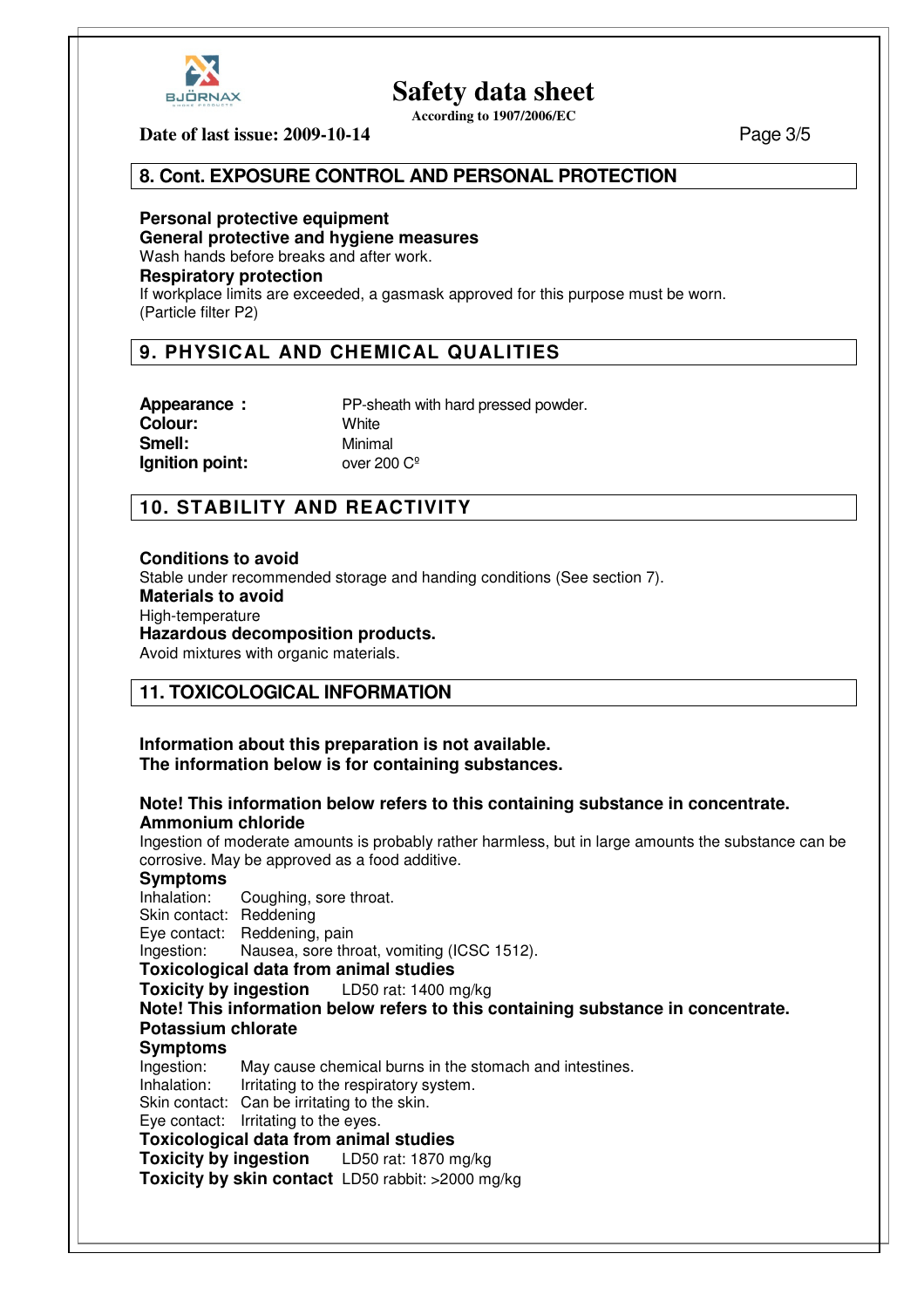

**According to 1907/2006/EC**

**Date of last issue: 2009-10-14** Page 4/5

#### **12. ECO-TOXICOLOGICAL INFORMATION**

**Information about this preparation is not available. The information below is for containing substances. Note! This information below refers to this containing substance in concentrate. Ammonium chloride Akut aquatic toxicity LC50 Fish 96h:** 0,21 mg/l Species: Oncorhynchus mykiss **EC50 Daphnia 48h:** 0,96 mg/l Species: D. pulicaria

#### **Note! This information below refers to this containing substance in concentrate. Potassium chlorate**

**Akut aquatic toxicity IC50 Algae 72h: Bioaccumulative potential Log Pow:** <0

**LC50 Fish 96h:** 1750 mg/l Species: Oncorhynchus mykiss<br> **EC50 Daphnia 48h:** 599 mg/l Species: D. magna 599 mg/l Species: D. magna<br>0,077 mg/l

# **13. DISPOSAL CONSIDERATIONS**

Dispose of in accordance with local authority requirements. Ash rests after complete incinerations are dealt with as common household wastes. Note! Check that the product extinct complete. Unused or broken product is classified as hazardous waste. EWC suggestions for waste: 160303

# **14. TRANSPORT INFORMATION**

**ADR/RID: UN-No: Class: Packing group:** 

**Proper shipping name:** Not classified as Dangerous Goods.

**IMDG: UN-No: Proper shipping name:** Not classified as Dangerous Goods. **Class: Packing group: Marine Pollutant:** 

**DGR: UN-No: Proper shipping name:** Not classified as Dangerous Goods. **Class: Packing group:**